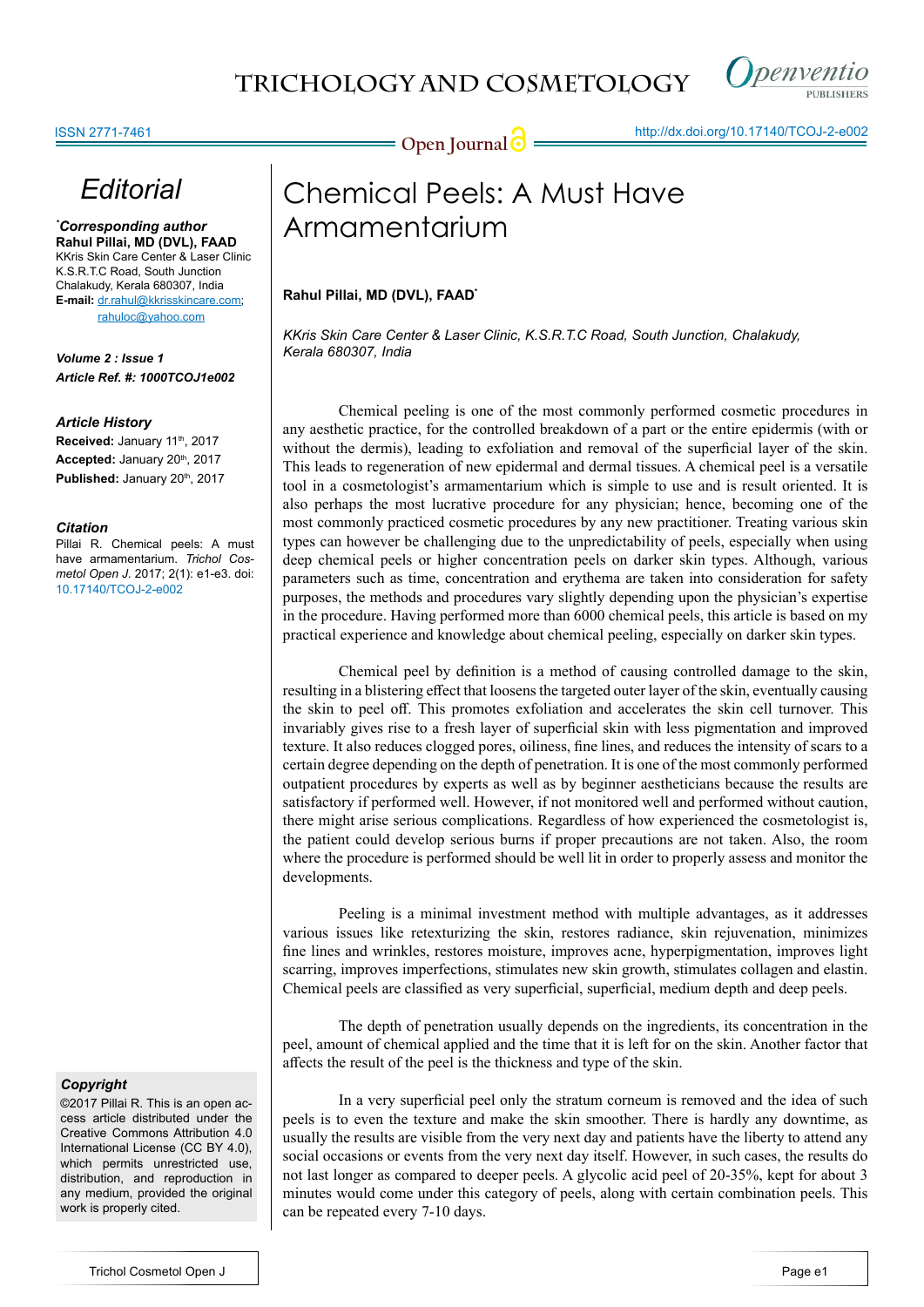### **TRICHOLOGY AND COSMETOLOGY**

**Open Journal** 

A superficial light peel, like a Glycolic acid 70% or Jessener's solution would cause damage to the entire epidermis down to the basal layer, stimulating regeneration of fresh new epithelium. This has a longer downtime of about 3-7 days. However, the results last longer and patients require adequate protection during this time to prevent post-inflammatory hyperpigmenation. The patient is also advised to avoid direct exposure to heat and sunlight. Ideally, even though this peel is advisable only once in a month, depending on the patient's tolerability, can be performed fortnightly too.

A medium depth peel, like a TCA 20-35%, or TCA-Glycolic combination, would cause injury through the entire epidermis and papillary dermis. During the first few days there is epidermal necrosis, papillary dermal edema and lymphocytic infiltration. However, under proper care, within 7-10 days the patients is completely fine and there is significant improvement in various skin problems like pigmentation, fine lines, wrinkles and also there is increased collagen production for the next 3 months. Such kinds of peels aren't performed on a monthly basis unless advised.

In deep peels, there is injury through the papillary dermis, into the upper- reticular dermis and may extend to mid–reticular dermis. A TCA more than 50% or a Phenol containing preparation is used for such deep peels. It is usually not recommended for first time users and many factors such as the patient's work profile, indication, skin type; other underlying diseases have to be considered before performing such a peel. However, it is mainly recommended for Fitz-Patrick skin types 1-3 only. There is a downtime of about 10-14 days and the patients have to be extra careful as peeling is extensive, so proper dressing, moisturizing and sun protection are extremely essential.

Combination peels are perhaps the safest with fewer side effects. However, the effectiveness may not always be very satisfactory. To begin the practice with, Glycolic acid 20% can be used as a part of the combination peel. The level of penetration is controlled better in this type of peel. However, depending upon varying concentration of ingredients in the combination peel, it can act as a superficial or deep peel too.

The most commonly performed peel is the glycolic peel, as it is quite safe in lower concentration and also has non-toxic naturally occurring compounds alpha-hydroxy acids (AHA). Glycolic acid is derived from sugar cane. Other similar peels would be lactic acid from sour milk, citric acid from citrus fruits and phytic acid from rice. The depth of injury depends upon the concentration of free acid, volume applied, and duration of contact. A glycolic acid peel has to be neutralized preferably with sodium bicarbonate solution once frosting occurs; however, cold water is also sufficient. This peel is light insensitive and is stable for more than 2 years. When it comes to salicylic acid peels, they are mainly recommended for treating acne vulgaris, seborrhea, open pores and pigmentation. The white precipitate that appears is called pseudo-frosting. This indicates that the areas have been covered by the acid, therefore, helping in identifying areas which have been left out. Also, the frosting occurs more in areas which have excessive sebum production. The peel can be left as it is, since it neutralizes once it comes in contact with water in the epidermis. However, it is safer to neutralize and remove the precipitate with cold water to avoid irritation and erythema. Trichloroacetic acid peels (TCA) have to be used with caution. Different concentrations are suggested for different cases. For example, 10-15% TCA is used for superficial to medium depth intra epidermal peeling, which helps in improving fine wrinkles and dyschromias to give a smooth and healthy appearance, whereas, a concentration of 30-35% TCA is used for medium depth peels, causing epidermal and dermal necrosis without systemic effects. One should be cautious with such peels especially while working on dark skin types. The clinical end point of a peel is frosting and if kept longer can penetrate deeper causing burns. Frosting occurs due to denaturation of proteins. A cross TCA of higher concentration (70%) can be used to treat scars, especially ice-pick scars.

Deep peels such as Baker's formula consist of pure undiluted 88% phenol, croton oil, septisol liquid soap and water. It is not a very popular peel and one has to be highly cautious while using it, due to its longer downtime and chances of complications like burns, infections and post-inflammatory hyperpigmentation (PIH). However, the results are relatively good. However, chemical peels are a contraindication to pregnant, lactating clients or the ones suffering from herpes simplex or on oral retinoid (controversial).

Priming of the skin done before peeling, yields good results. Photo-protective measures (in the morning), Tretinoin (at night), bleaching agents hydroquinone (at night) are recommended 2-4 weeks prior to the peel for priming. Also, antivirals such as acyclovir 400 mg 3x daily for 2 weeks (medium or deep peel only), is advisable especially if the patient has a history of herpes. Priming of the skin helps in reducing wound healing time, allows uniform penetration of peeling agent, decreases the PIH, enforces the concept of a maintenance regimen and determines which product suits the patient's skin and also establishes patient compliance.

A consent form has to be signed by the patients before any chemical peel. Pre- and post-peel care must be explained thoroughly and photographs must be taken.

The process of peeling begins with cleansing the skin to degrease it, along with scrubbing. The skin is analyzed and based